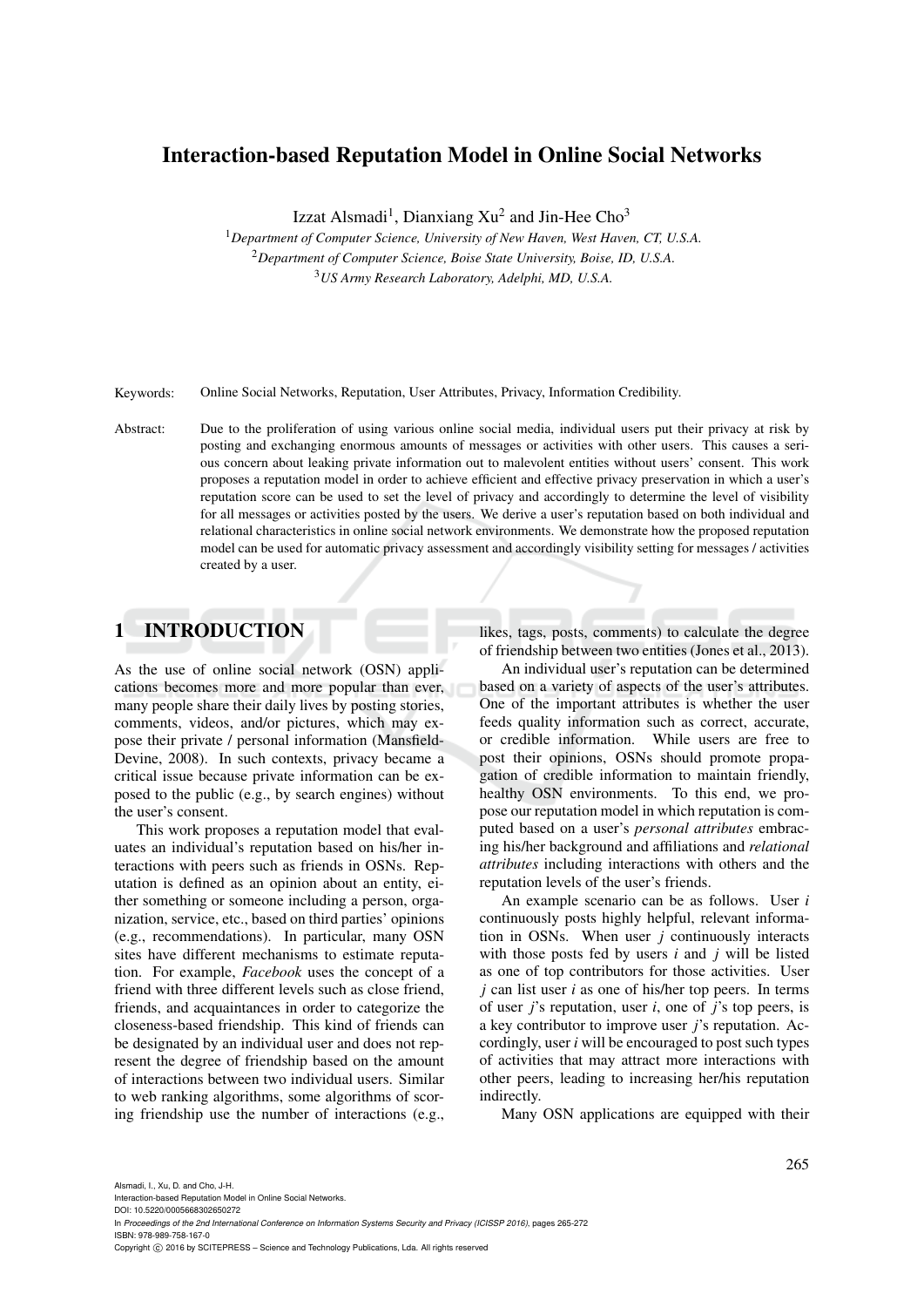own algorithms to estimate peer relationships. For instance, *Facebook* calculates "close friends" or ranks each friend based on interactions including profile view, group interactions, the number of *likes* and/or recency of interactions. In this work, we aim to propose a generic model of reputation which can represent comprehensive aspects of an individual's trust based on collected information for statistical calculation / analysis but without revealing any private content of an individual such as activity content, or friends' identities without the user's consent. Therefore, our proposed reputation model is to assess an individual's reputation based on his/her individual and relational attributes while preserving the individual's privacy.

This paper has the following contributions:

- We propose a reputation model in which reputation score is derived from multiple aspects of a user, particularly, in terms of individual attributes and relational attributes. This way of estimating reputation is to ensure the quality of an information provider by assessing a user's personal attribute (e.g., work, education, interest groups) while assuring information credibility based on the popularity of activities created by the user. In addition, by assessing the quality of peers exhibiting active interactions through the user's activities, the reputation score of an entity can represent multidimensional aspects of trustworthiness in each entity.
- Although an entity's reputation value is derived from multidimensional aspects of his/her attributes, the proposed reputation model aims to preserve the user's privacy by not exposing any information to any peers without the user's consent. In particular, since reputation is estimated based on the amount of interactions but the content of activities / messages, an entity's privacy is well preserved unless the entity permits special actions to manually set the privacy level (e.g., special permission for a spouse to see all the activities / messages although he / she is not active on online interactions).
- The proposed reputation model is adaptive to reflect the dynamic evolution of an entity's reputation. As an entity's interactions or activities are updated, the entity's reputation is updated as well and accordingly it will be reflected in updating privacy setting for each peer on visibility of activities / messages the user posts. In addition, our reputation model allows human intervention (e.g., a user can manually modify privacy setting for a particular peer) when the automated system setting of privacy is not agreed with the need of a

user. The reputation-based privacy setting can be an adaptive support mechanism for a user to set his/her privacy setting more effectively and efficiently.

The rest of this work is organized as follows. Section 2 discusses how an entity's reputation is derived by describing each component of reputation. Section 3 describes how the proposed reputation model is applied to privacy assessment in OSNs. Section 4 gives an overview of related work in terms of existing models of trust, reputation, and privacy in OSNs. Section 5 concludes this work and suggests future work directions.

### 2 REPUTATION MODEL

The focus of the proposed reputation system is on how to derive reputation score for a user, either an individual user or an organization, who has an account in social network media. In this work, we consider a graph *G* where an entity is a vertex,  $v_i$  and the social relationship between two entities, *i* and *j*, is an edge,  $e_{i,j}$ , as many studies assume. If two entities are connected with an edge, this means the two entities are friends to each other. But note that the degree of trust a different entity has towards a same third-party entity is different, implying the trust relationship is subjective and asymmetric (Cho et al., 2011).

We estimate an individual user's reputation score based on the following three components:

- *Personal attributes* including occupation, education level, affiliated groups, favorites, interest, or political leaning which may represent an entity's social identity;
- *Personal activities* representing the quality and quantity of interactions with other friends through posts, likes, tweets, creation of interest-driven groups;
- *Characteristics associated with an individual's friends* indicating the amount of interactions with friends and the friends' reputation levels;

The first component is called *individual attributes* while the other two components are called *relational attributes*. Figure 1 describes what characteristics of an individual user are considered to derive a reputation score as discussed above. To be specific, top *L* personal attributes, top *M* personal activities, and top *K* peers are considered to derive the user's overall reputation. Individual user *i*'s reputation score, *R<sup>i</sup>* , can be given by:

$$
R_i = \alpha \times P_{i,L} + \beta \times P_{i,M} + \mu \times R_{i,K}
$$
 (1)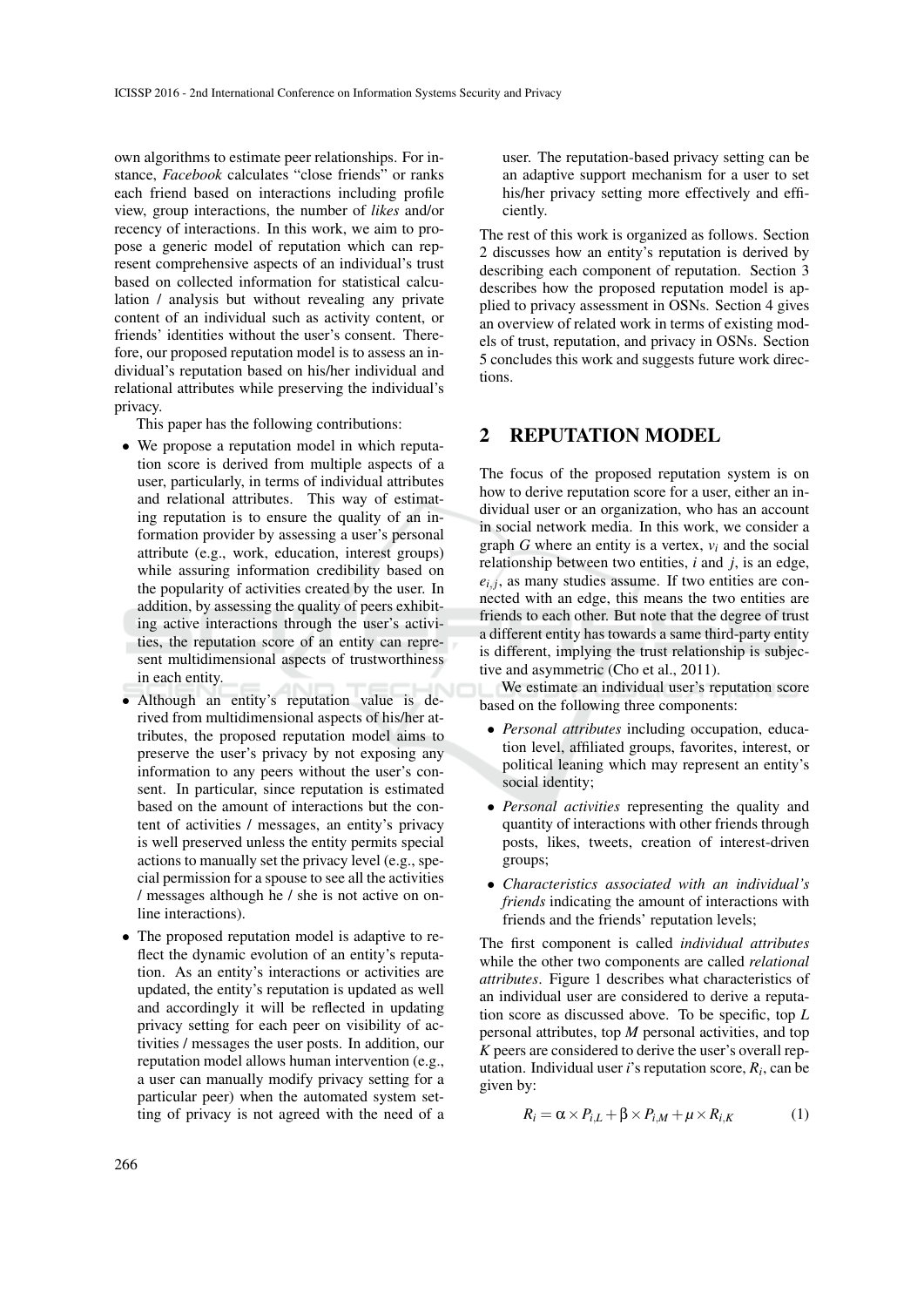

Figure 1: Components of Reputation Score.

 $P_{i,L}$  is *i*'s reputation score towards top *L* personal attributes,  $P_{i,M}$  is *i*'s reputation score towards top *M* personal activities, and  $R_i$ <sub>K</sub> represents *i*'s top *K* friends' reputation scores. Each reputation component is weighted by α, β, and  $\mu$  which can be adjusted based on the need of a given OSN application. Each reputation score is computed by

$$
P_{i,L} = \sum_{l=1}^{L} P_{i,l}
$$
 (2)  

$$
P_{i,M} = \sum_{m=1}^{M} P_{i,m}
$$
 (3)

$$
R_{i,K} = \sum_{k=1}^{K} R_{i,k} \text{ for } e_{i,k} > 0
$$
 (4)

Note that  $e_{i,k} > 0$  means users *i* and *k* are friends to each other.  $P_{i,l}$  is attribute *l*'s score,  $P_{i,m}$  is activity *m*'s score, and  $R_{ik}$  is user *k*'s reputation score where *i* has attribute *l*, activity *m*, and friend *k*. The score of each reputation component is computed as:

- The rank of top personal attributes is derived from the reputation scores of the OSN websites of *i*'s current profession, highest degree institution and joined social network groups;
- The rank of top personal activities is determined based on the amount of popular activities a user has (e.g., popular posts, activities); and
- The rank of top peer's reputation is calculated based on reputation scores for peers who interact most with individual *i*'s activities.

### 2.1 Top Personal Attributes

A user entity, either individual user or organization (e.g., company, universities, or government), may

have its individual online social network page. All the entities may have their gateways to the different OSNs in addition to the main entity portal. For some entities, their social network pages are visited as often as their main portals by having a great number of members, friends, or subscribers. Estimated reputation scores of those entities can be used for several possible use cases. For example, the rank of a university (e.g., academic reputation) may be significantly impacted by the entity reputation score.

If an entity is an individual user (e.g., person, professional service provider), we consider three personal attributes in terms of three categories including personal background (e.g., education, occupation, interest, political leaning), involved activities, and peers' activities, as discussed earlier. If an entity is an organization or service provider, the personal background is replaced with the attributes and past reputation of an organization such as a number of employees (e.g., students, members), quality of employees (e.g., acceptance rate for a university), salary levels, and/or historical reputation (e.g., top ranked for best work places).

#### 2.2 Top Personal Activities

We consider what kinds of activities an entity<sup>1</sup> is involved with and how popular the activities are among its peers. For example, when entity *i* creates activity *l* which receives a large amount of positive feedback by entity *i*'s peers, referred by other individual entities *j*'s (e.g., likes, favorites, tweets, retweets, positive comments), entity *i*'s reputation may increase due to its popular activity *l*. Each activity can be weighted differently depending on importance or specific needs. For simplicity, we consider each activity is weighted equally in this work. More specifically, we consider *positive popularity* as a form of reputation in which we distinguish negative feedback from positive feedback. To be specific, we calculate the reputation or *i*'s personal activity *l* as

$$
P_{i,l} = \frac{I_{i,l}^{+}}{I_{i,l}^{+} + I_{i,l}^{-}}
$$
 (5)

 $I_{i,l}^+$  indicates the number of positive feedback and  $I_{i,l}^$ is the number of negative feedback on activity *l*, respectively. The example can be 'likes' or 'dislikes' for posts / activities.

Even if entity *i*'s peer, *j*, is listed in entity *i*'s top peers, entity *j* is not necessarily highly active to in-

 $<sup>1</sup>$ An entity refers to a user in OSNs. We interchangeably</sup> use an entity or a user to refer to a person or an organization in OSNs.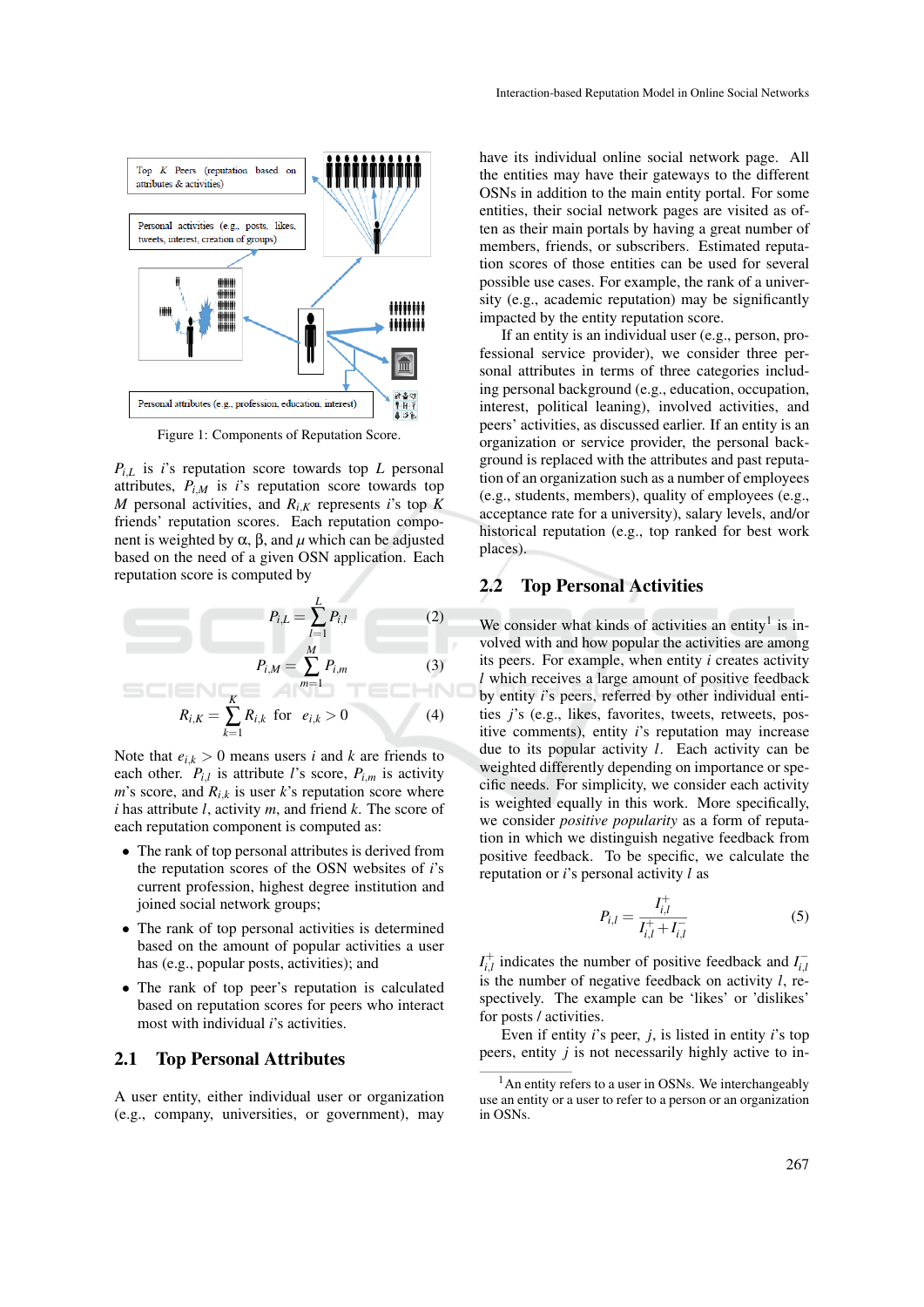

Figure 3: Edge Rank.

volve a high ranked activity *l* led by entity *i*. Commonly, the highly ranked activity *l* tends to be liked by most of peers, rather than a particular set of peers.

Activities are ranked based on the volume of interactions with friends, as shown in Figure 2. In this model, we assume that all activities and types of interactions with friends have an equal weight.

### 2.3 Top Peers' Reputation

We consider user *i*'s peers', *j*'s, reputation in order to derive user *i*'s reputation as well. User *i* assesses *j*'s reputation based on the trust *i* has in *j* based on the interactions between *i* and *j*. The interactions include the amount of interactions involved in the activities created by user *i*. That is, when user *j* provides highly positive feedback towards *i*'s activity, *l*, such as likes, tweets, retweets, favorites, trust, comments, etc., *i*'s trust towards *j* increases. Note that the trust *i* estimates towards *j* is about the relationship between *i* and *j*, not based on *j*'s personal attributes. Trust is *asymmetric* in relationships. Even if *j* provides a large amount of highly positive feedback towards *i*'s activity, it does not mean user *i* also provides the exactly the same amount of positive feedback towards user *j*'s activity. There would be a different number of activities each *i* or *j* is involved with; *i* and *j* may have different personal disposition such as introvert or extrovert which may respond differently towards an activity. However, a certain level of reciprocal relationship may exist which can be broadly said 'friendly', 'indifferent', or 'hostile' relationship although the amount of responsiveness towards each other may not be exactly same. Edge  $e_{i,j}$  indicates there exists an edge between *i* and *j*. Edge rank of  $e_{i,j}$  indicates the amount of interactions between these two users, by increas-

| N1             | 25.0 | 5.2   | 22.0 | $\sqrt{5.4}$ | 14.0 | 2.5  | N3, N9,              |
|----------------|------|-------|------|--------------|------|------|----------------------|
| N <sub>2</sub> | 35.6 | 75.0  | 2.5  | 50.0         | 88.0 | 9.1  | NI. N70.             |
| N3             | 70.0 | 12.0  | 23.0 | 12.0         | 9.0  | 5.2  | N30. N35             |
| N <sub>4</sub> | 40.0 | 5.4   | 16.6 | 18.0         | 18.0 | 4.0  | N9, N14.<br>N30, N35 |
| N5             | 29.0 | 70.0  | 25.0 | 25.0         | 23.0 | 8.2  | , N36, N35           |
| N6             | 50.0 | 66.0  | 50.0 | 7.2          | 23.0 | 12.3 | N19.                 |
| N7             | 24.0 | 22.0  | 5.2  | 19.0         | 18.0 | 3.3  | N3,                  |
| N8             | 75.0 | 66.0  | 15.1 | 88.0         | 58.0 | 13.5 | N12, N30.<br>N35     |
| N <sub>9</sub> | 30.0 | 30.0  | 24.0 | 23.0         | 18.0 | 5.4  | N30, N39             |
| N10            | 14.8 | 88.0  | 58.0 | 131.0        | 60.0 | 23.1 | N20                  |
| N11            | 23.0 | 5.4   | 20.0 | 20.0         | 18.0 | 3.3  | N9, N30,<br>N35      |
| N12            | 75.0 | 131.0 | 4.9  | 142.0        | 54.0 | 45.1 | N15, N30,<br>N35     |
| N13            | 23.0 | 21.0  | 20.0 | 19.0         | 18.0 | 4.1  | N30, N35             |
| N14            | 58.0 | 23.1  | 54.0 | 162.0        | 49.0 | 16.6 | N10, N30,<br>N35     |
| N15            | 30.0 | 28.0  | 21.0 | 20.0         | 18.0 | 4.9  | N30, N35             |
| N16            | 60.0 | 7.2   | 49.0 | 158.0        | 55.0 | 14.5 | N19, N30.<br>N35     |
| N17            | 21.0 | 23.0  | 20.0 | 23.0         | 12.0 | 4.0  | N10, N50.<br>N35     |
| N18            | 54.0 | 157.0 | 55.0 | 168.0        | 58.0 | 35.6 | N30, N55             |
| N19            | 40.0 | 23.0  | 20.0 | 58.0         | 23.0 | J.2  | N30, N35             |
| N20            | 49.0 | 3.3   | 58.0 | 168.0        | 70.0 | 44.8 | N30, N35             |

Figure 4: Edge Rank Table with Top Friends Markings.

ing the rank upon interaction. This is demonstrated in Figure 3 where the thickness of a line between two entities indicates the degree of trust from a trustor (evaluator) to a trustee (evaluatee). Note that as the trust relationship is asymmetric, we distinguish edge  $e_{i,j}$ from edge *ej*,*<sup>i</sup>* .

Each user may request a monthly report for edge rank statistics. For simplicity, we represent the active peer as binary such as active (i.e., existence of interactions) vs. inactive (i.e., no interaction) per the user's activity.

**PUBLICATIONS** 

## 3 REPUTATION-BASED PRIVACY ASSESSMENT

We target our proposed reputation model to be applied to privacy assessment in various social networking sites (e.g., Facebook, Twitter, LinkedIn, Snapchat). Here we discuss a case study for privacy assessment based on activity logs collected at real time.

Figure 4 shows a dataset of 20 users (i.e., nodes) that can be collected from a social networking site. We assume that the social networking site allows users to create different types of activities (e.g., text, image, post, video, etc.) and to add other users to their page as friends such as *Facebook*. Each user interacts with his/her friends via activities it creates.

Each column represents three reputation components discussed in Section 2, including *personal attributes*, *personal activities*, and *peers' reputation*. For this case study, we pick a set of weights for reputation components,  $\alpha$ ,  $\beta$ , and *μ* which are set to 0.8, 0.3, and 0.05 respectively, where each weight is ranged in [0,1].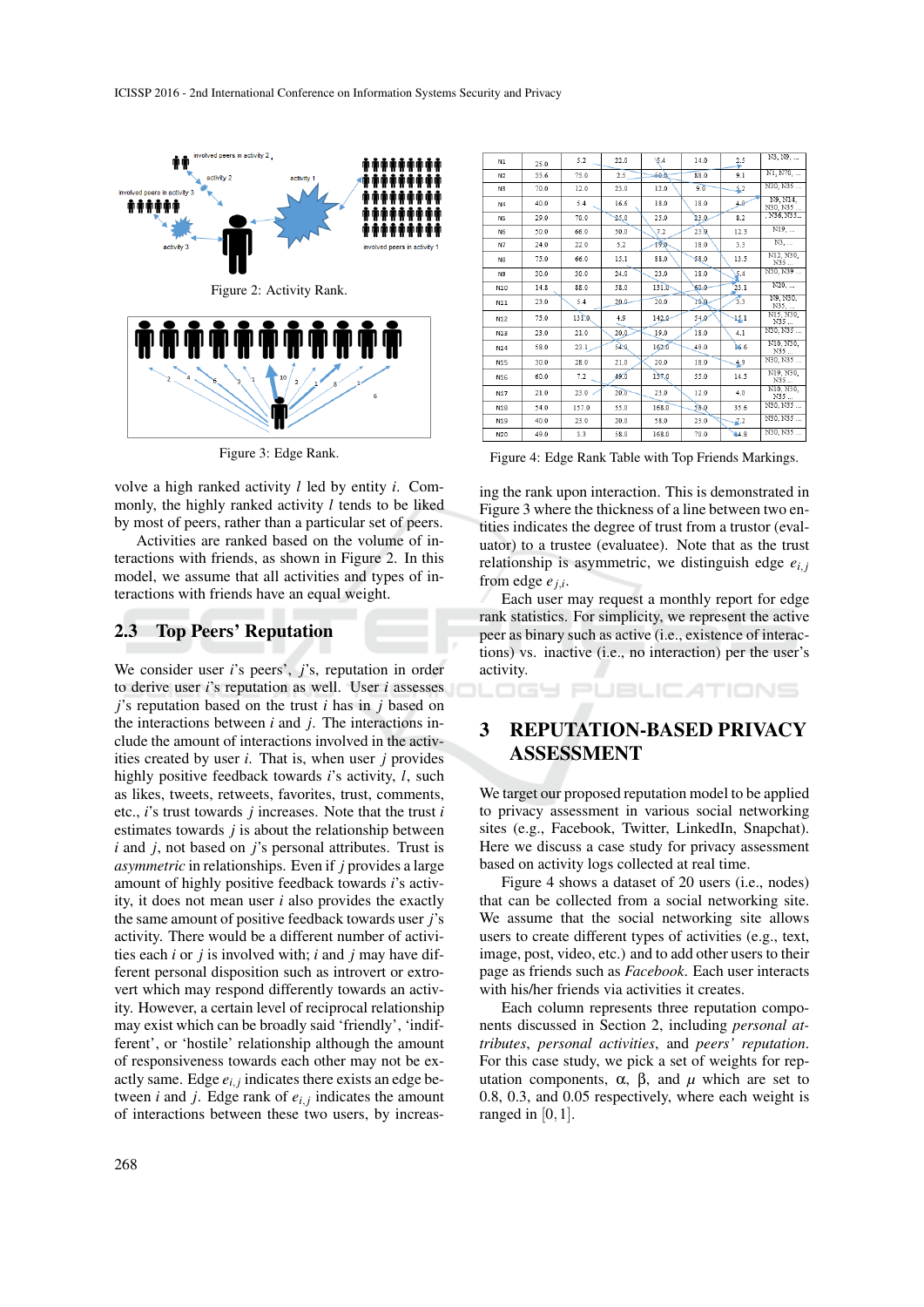| $\alpha = 0.8$               |   |    |                           |                 | $B = 0.3$      |                |                |               | $\mu = 0.05$ |       |                 |                   |                          |                 |    |      |      |
|------------------------------|---|----|---------------------------|-----------------|----------------|----------------|----------------|---------------|--------------|-------|-----------------|-------------------|--------------------------|-----------------|----|------|------|
| Personal Attributes<br>Part1 |   |    | <b>Highest Activities</b> |                 |                |                | Part2          | Highest Peers |              |       |                 | Part <sub>3</sub> | Reputation               |                 |    |      |      |
| N1                           | 3 |    | 6                         | 12.8            | g              |                | 6              | 4             | 2            | 7.98  | 25              | 5.2               | 22                       | 5.4             | 14 | 2.5  | 23.3 |
| N <sub>2</sub>               | 1 | 7  | 5                         | 10.4            | 8              | Š              | Ś              | ٢             | 5            | 11.16 | 35.6            | 75                | 162                      | 50              | 88 | 9.1  | 30.7 |
| N3                           | 4 | 7  | 5                         | 12.8            | g              | g              |                |               | 6            | 11.34 | 70              | 12                | 23                       | 12              | ŷ  | 5.24 | 29.4 |
| N4                           | 5 | 8  | 4                         | 13.6            | 9              | 9              | 9              | g             | Š            | 14.79 | 40              | 5.4               | 27                       | 18              | 18 | 4.0  | 32.4 |
| N5                           | 3 | 8  | 5                         | 12.8            | 9              | 9              |                |               |              | 12.57 | 29              | 70                | 25                       | 25              | 23 | 8.2  | 33.6 |
| N <sub>6</sub>               | ī | 4  | 6                         | 8.8             | 9              | g              | s              |               | 6            | 12.36 | 50              | 66                | 50                       | 7.2             | 23 | 12.3 | 33.4 |
| N7                           | 6 | 6  | 7                         | 15.2            | 10             | 10             | 10             | 9             |              | 16.8  |                 | 22                | $\overline{20}$          | 19              | 18 | 3.3  | 35.3 |
| N8                           | 7 | 3  | 8                         | 14.4            | 10             | g              |                | ġ             | 5            | 6.9   | 75              | 66                | 75                       | 88              | 58 | 13.5 | 34.8 |
| $\overline{N9}$              | g | ī  | 9                         | 15.2            | 6              | 6              | $\overline{6}$ | ٢             | 5            | 8.04  | $\overline{30}$ | $\overline{30}$   | $\overline{\mathrm{24}}$ | $\overline{23}$ | 18 | 5.4  | 28.6 |
| N10                          | 4 | 9  | 9                         | 17.6            | 6              | 6              | 5              | 4             | 4            | 6.9   | 14.8            | 88                | 58                       | 131             | 60 | 23.1 | 47.6 |
| N11                          | 5 | 7  | $\overline{10}$           | 17.6            | 6              | 5              | 5              | Δ             | 3            | 6.15  | $\overline{23}$ | 5.4               | $\overline{20}$          | $\overline{20}$ | 18 | 3.3  | 27.1 |
| $\overline{\mathrm{N12}}$    | 6 | 6  | 7                         | 15.2            | 7              | 7              |                | 6             | 6            | 10.11 | 75              | 131               | 60                       | 142             | 54 | 15.1 | 40.5 |
| N13                          | 2 | 4  | 6                         | 9.6             |                |                |                |               | 4            | 9.81  | 23              | $\overline{21}$   | $\overline{20}$          | 19              | 18 | 4.1  | 23.5 |
| N14                          | 3 | 5  | 2                         | 8               | g              | g              |                | 6             | 5            | 10.74 | 58              | $\overline{23}$   | 54                       | 162             | 49 | 16.6 | 35.3 |
| N15                          | 4 | 3  | 4                         | 8.8             | g              | 9              |                |               |              | 12.57 | 30              | $\overline{28}$   | $\overline{21}$          | $\overline{20}$ | 18 | 4.9  | 26.2 |
| N16                          | g | 4  | 3                         | $\overline{12}$ | 9              | $\overline{s}$ | g              | 8             | 6            | 12.66 | 60              | 7.2               | 49                       | 157             | 55 | 14.5 | 39.1 |
| N17                          | ŷ | 10 | 4                         | 18.4            | 10             | 9              | 9              | 6             | 6            | 13.89 | $^{21}$         | 23                | 20                       | 23              | 12 | 4    | 36.2 |
| N18                          | 2 | 6  | 5                         | 10.4            | 10             | 7              |                |               | 5            | 11.01 | 54              | 157               | 55                       | 168             | 58 | 35.6 | 57.0 |
| N19                          | 3 | 7  |                           | 13.6            | $\overline{6}$ | 6              | 6              | 5             | 5            | 8.04  | 40              | $\overline{23}$   | $\overline{20}$          | 58              | 23 | 7.2  | 28.8 |
| N20                          | 4 | 4  | 6                         | 11.2            | 9              | g              | ŝ              | 6             | 5            | 11.76 | 49              | 3.3               | 58                       | 168             | 70 | 14.8 | 37.8 |

Figure 5: Example of Reputation Score Table.

In this case study, we weigh more on personal characteristics (i.e., individual reputation) than relational characteristics (i.e., interactions with friends via activities & peers' reputation). A weight of each reputation component can be adjusted depending on the need or requirement of a given OSN. α, β, and *µ* are fixed for all users for fairness. The weights can be periodically updated based on historical data in order to avoid any dominance of a single component.

To measure reputation based on personal attributes, current work, highest education, and affiliated interest groups are considered and their own scores are included as part of individual score. The reputation rank can be derived for those entities from the same OSN. For top peers or activities, we use top five peers or activities to represent an individual user's reputation. We equally weight each personal attribute, peer, or activity for simplicity in this work. However, it can be adjusted in order to reflect different criteria of reputation.

In Figure 5, the following features are presented:

- The three constant weights (i.e.,  $\alpha$ ,  $\beta$ ,  $\mu$ ) can have a significant impact on the overall reputation value. The values of those weight parameters should be fixed for all users. Ultimately, they should be calculated based on the analysis of a large volume of historical data in the same OSN in order to identify the importance of each attribute in determining the value of each weight.
- When users are in the top 5 peers of each other (e.g., a spouse or a couple), we call it a *circular dependency* problem. The reputation scores for a couple listed in top peers of each other should not be calculated simultaneously. We should ensure to avoid circular dependency problem so that it is unlikely that top 5 activities for the same cou-

ple will be adjusted simultaneously. Similarly, a circular dependency may occur between an organization (e.g., universities or companies) and its affiliated individuals. Reputation ranks of such entities (e.g., universities or companies) are expected to change less frequently in comparison with those of individual users.

• Users may increase their reputation ranks trough various ways including legitimate or illegitimate activities. Reputation models should detect anomaly behavior in the evolution of reputation.

One application for using friends' automatic classification system is to decide visibility levels on users' created activities. Close friends should be given higher visibility access. Higher privacy corresponds to lower visibility on sensitive information. Sentimental analysis can be used to automate the process of privacy level classification. This can work as an alternative to users' manual classification for the privacy level of their posted activity. Friends with high trust edges (e.g., spouse, couple, close friends) can be assigned to high privacy/visibility while friends with low trust edges (e.g., acquaintances) can be assigned to low privacy/visibility. Thus, top *K* peers can have the highest visibility/privacy.

The advantages of the proposed privacy assessment model are summarized as follows:

- Privacy assessment can be automatically set based on the calculated edge rank of each peer; users only need to set privacy category (e.g., low, medium, high) for an activity they create, and the eligible peers for the post visibility will be automatically determined based on the edge rank of each peer.
- If the system's automatic decision of post visibility is not agreed by a user, the user can manually modify the visibility to a particular peer. This allows the flexibility that accepts a user's input in order to be adaptive to the user's need. That is, privacy assessment system dynamically determines a user's privacy setting based on top *K* peers identified over time or upon activities / interactions. But the system always allows the user to manually change the privacy setting depending on the need.
- Privacy assessment system allows a user to classify his/her friends based on the customized friendship categories by setting the range of each category. For example, based on the rank of each friend, a user can categorize: 75% and above for close friends (i.e., high visibility); 75% to 25 % for normal friends (i.e., medium visibility); and below 25% and below for acquaintances (i.e., low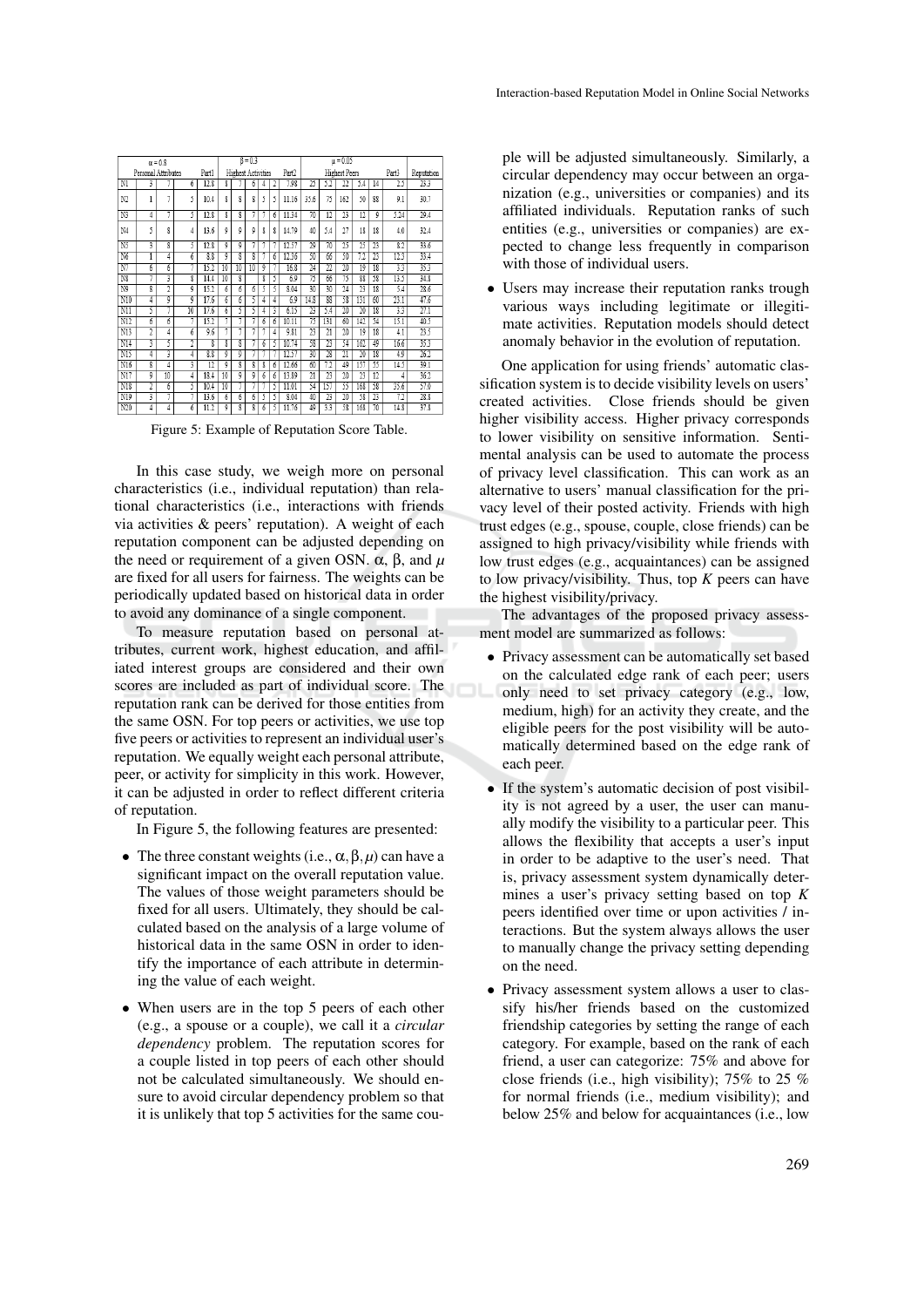visibility). Such three level classification can be used to control privacy and visibility of posts. A user can select the thresholds such as 75% and 25% as the above.

## 4 RELATED WORK

In this section, we discuss what trust, reputation, and privacy are and how they are used, measured, and implemented in OSN environments.

#### 4.1 Trust Models in OSNs

Trust is defined as "assured reliance on the character, ability, strength, or truth of someone or something" (Merriam and Webster Dictionary, 2015). Trust indicates a relationship between two entities called a trustor and trustee in which the trustor assesses its subjective opinion towards the trustee based on given criteria. Since trust is a multidisciplinary concept, different types of trust relationships are used depending on a domain such as e-commerce settings, automatic computing, or communication networks (Cho et al., 2011).

The nature of trust has the following inherent properties (Cho et al., 2011):

- *Subjective*: Since a human entity has a different opinion based on its own subjective view, different individual entities may have different views towards a same entity;
- *Asymmetric*: When two entities are friends to each other, they may not trust each other with a same degree. That is, *A* may not trust *B* as much as *B* trusts *A*. In an extreme case, trust between two individuals can be directional such as the case that *A* trusts *B* while *B* does not trust *A* (Hardin, 2002).
- *Non-transitive*: Trust is not completely transitive or transferable. Although trust in communication networks has used to be transitive or transferable in PGP (Pretty Good Privacy) using the web of trust (Stallings, 1995), it is not true in social networks where an entity is a human and may have a different subjective perception or cognition in information processing.
- *Dynamic*: Trust decays over time without continuous interactions or changes as context changes. In social networks, the fluctuations of the quality and quantity of interactions hinder the continuous evolution of trust.
- *Context-dependent*: Trust is affected by a domain context. In particular, when a situation

changes over time, the degree of perceived also changes. Jøsang and Pope (2005) call the contextdependent trust *decision trust* while the contextindependent trust *reliability trust*. Decision trust is affected by what situation a trustor and trustee are placed (e.g., whether to use a wore rope to escape from a fire situation in building).

The concept and properties of trust have been utilized in various types of OSN applications in the literature. Ganzaroli (2002) and Murphy (2006) see trust as the continuous process to be built in institutional and structural contexts in addition to subjective viewpoints. Grabner-Krauter (2009) treats trust as an indicator of an individual's confidence in dynamic decision making context in which trust is used as an instrumental support emphasizing its practical use, in addition to subjective trust based on emotional nature.

Ferlander (2003) and Kavanaugh et al. (2005) discuss two types of trust in terms of the degree of information sharing. *Thick trust* is formed based on strong social ties through frequent direct interactions while *thin trust* is a weak social tie which is formed only based on a small amount of information sharing. In this sense, how much information is shared between two entities in social networks can be an indicator of more interactions leading to thick trust. This is often called *social capital* when the social relationship introduces productivity in real life (e.g., recruitment through social networks such as *LinkedIn*) (Woolcook, 2001).

Graph theories have been popularly used to model trust relationships in social networks (Marti et al., 2005; Zhang et al., 2006). Common challenges in using graph theory are in three-fold: (1) graph complexity where typical social networks are large in number of nodes, volume of interactions, etc.; (2) scaling of trust (e.g., binary, real number in [0, 1], nominal, categorical); and (3) validation of trust models in terms of trust accuracy. Richardson et al. (2003) consider continuous trust values, rather than categorical or nominal trust scale.

Kuter and Golbeck (2007) evaluate interactions between friends to rate movies by developing a trust model called *FilmTrust*. Compared to product ratings provided by many commercial websites, this rating can be seen to individuals as more "trustworthy" because the rates are evaluated based on their friends. In our reputation model, we add more dimensions of personal and relational attributes to derive reputation score which reflects the concept of multidimensional trust or reputation in evaluating an entity or service.

Trust in social networks can be highly dependent on density and centrality (Buskens, 1998). Trust between friends can increase or decrease based on com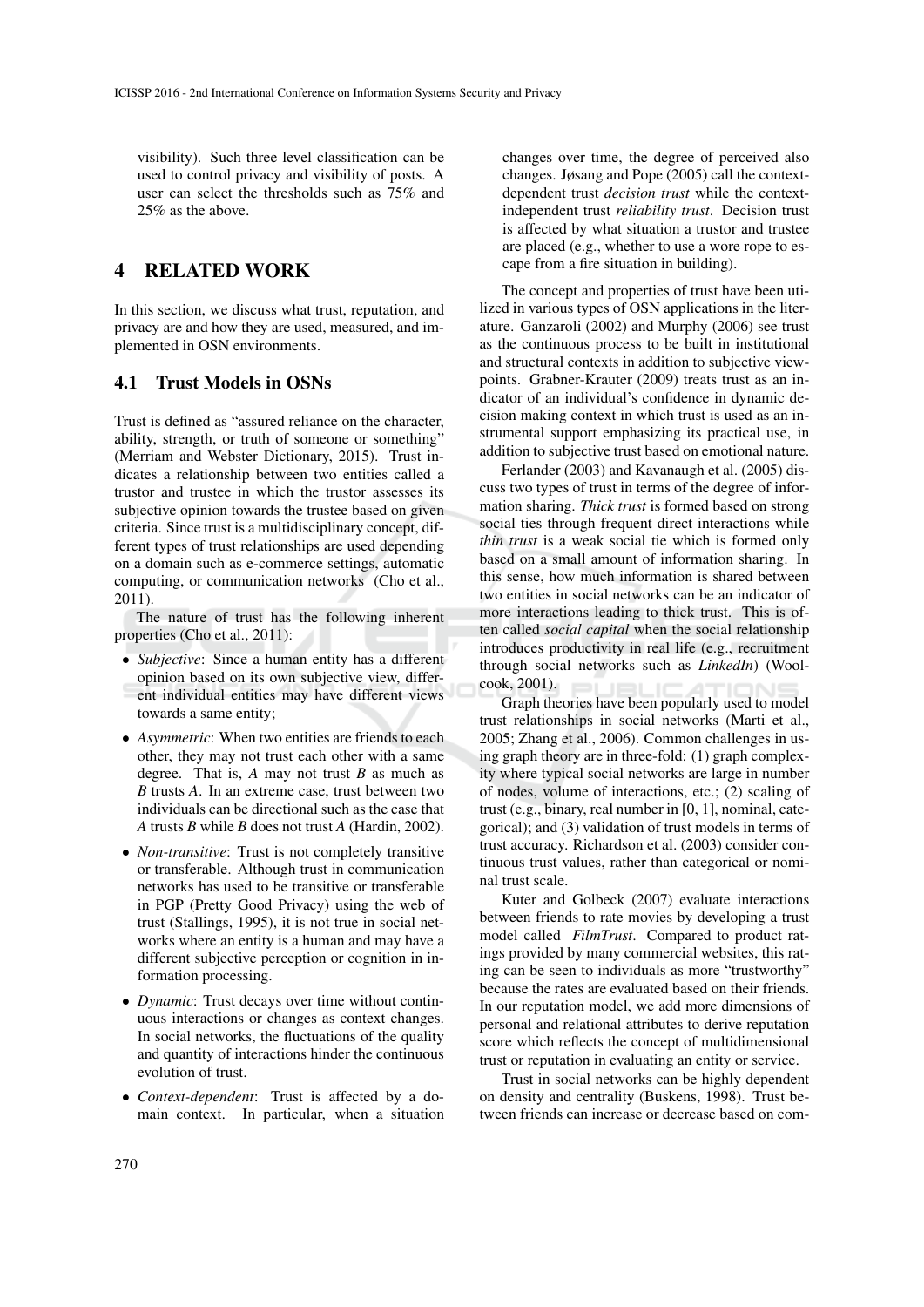mon interest (Khambatti et al., 2004). Unlike this work, although our reputation model considers groups to evaluate a peer's reputation rank, we also consider other factors such as the amount of interactions in a particular activity. The number of common groups between two individuals may not necessary indicate a strong tie. We consider both quality and quantity of interactions in groups with common interest.

In the web context and network graphs, nodes may not necessary be human individuals as they can be web agents, crawlers, bots (Hang and Singh, 2010), routers or routing protocols (Marti et al., 2005), websites, articles, products. Trust between those agents will increase or decrease over time based on historical data. Malicious users can have negative impacts on trust models (Caverlee et al., 2008) because their misbehavior can impact their own trust as well as other nodes who are interacting with them. As a result, trust model should include methods to enhance reliability and counter malicious behaviors.

Although trust models have been used to estimate trust of an individual entity (e.g., person, machine), the concept of trust has been extended to refer to trust in an organization, not an individual person, such as companies, groups, government, clubs, and so on (Grabner-Krauter and Bitter, 2015; Granovetter, 1992). The concept of trust used for organizations is called *enterprise trust*. Granovetter (1992) define influence based on two aspects: (1) influence based on relations between individuals; and (2) influence based on social network structure. The former is more related to trust in the behavior of an individual while the latter refers to trust derived from where an entity is located in a given social network. The metrics of measuring individual trust and enterprise trust have been used differently. Individual trust is measured based on closeness, intimacy, or emotional support while enterprise trust has been estimated based on density or cohesiveness of an associated network, technology, software, system or network architectures used in an organization.

While the concept of trust is used to indicate the relationship between two entities, a more general sense of trust towards a particular entity is estimated based on opinions by multiple entities. We call it *reputation* whose concept and models of reputation are discussed as below.

### 4.2 Reputation Models in OSNs

*Reputation* is defined as general beliefs or opinions towards someone or something (Merriam and Webster Dictionary, 2015). Although the concept of reputation is overlapped with that of trust in terms of subjective perception, expectation, or belief about capability, honesty, or reliability of something or someone, it has a more aspect of objective concept than that of trust because it tends to rely on more aggregated opinions of multiple entities (Hussain and Chang, 2007).

In OSN environments, reputation is often measured based on the amount of interactions. In particular, the concept of friendship and its measurement based on various behavioral attributes are adopted in order to quantify the degree of friendship with the goal of measuring an entity's reputation (Traud et al., 2011; Hossmann et al., 2011; Nguyen et al., 2013). The example metrics of friendship are based on the types of relationships including relatives, spouse, neighborhood, friendship, work colleagues, school alumni, common interests, or hobbies (Jones et al., 2013). Reputation models using the concept of friendship have been used for various social network applications such as spam detection (Gao et al., 2012), categorization of relationships based on interactions (Akbas et al., 2013), and trust propagation based on the amount of interactions between friends.

# 5 CONCLUSION

In this work, we proposed a reputation model where reputation is derived from three main components: personal attributes, personal activities, and peers' reputation. In addition, we showed an application of the proposed reputation model for privacy assessment. The key idea of this reputation-based privacy model is that privacy levels for each friend or post can be automatically set based on dynamic estimation of reputation score of each friend. That is, the estimated reputation score is used to determine the visibility of any posts or activities by a user.

We plan our future work directions as: (1) investigating the circular dependency problem of reputation scores; (2) examining how to distinguish popularity obtained by high interactions with multiple friends from that by high interactions with a single friend; and (3) implementing / validating this model through empirical studies.

### REFERENCES

- Akbas, M. I., Avula, R. N., Bassiouni, M. A., and Turgut, D. (2013). Social network generation and friend ranking based on mobile phone data. In *Proceedings of the International Conference on Communications*, pages 1444–1448.
- Buskens, V. (1998). The social structure of trust. *Social Networks*, 20(3):265–289.